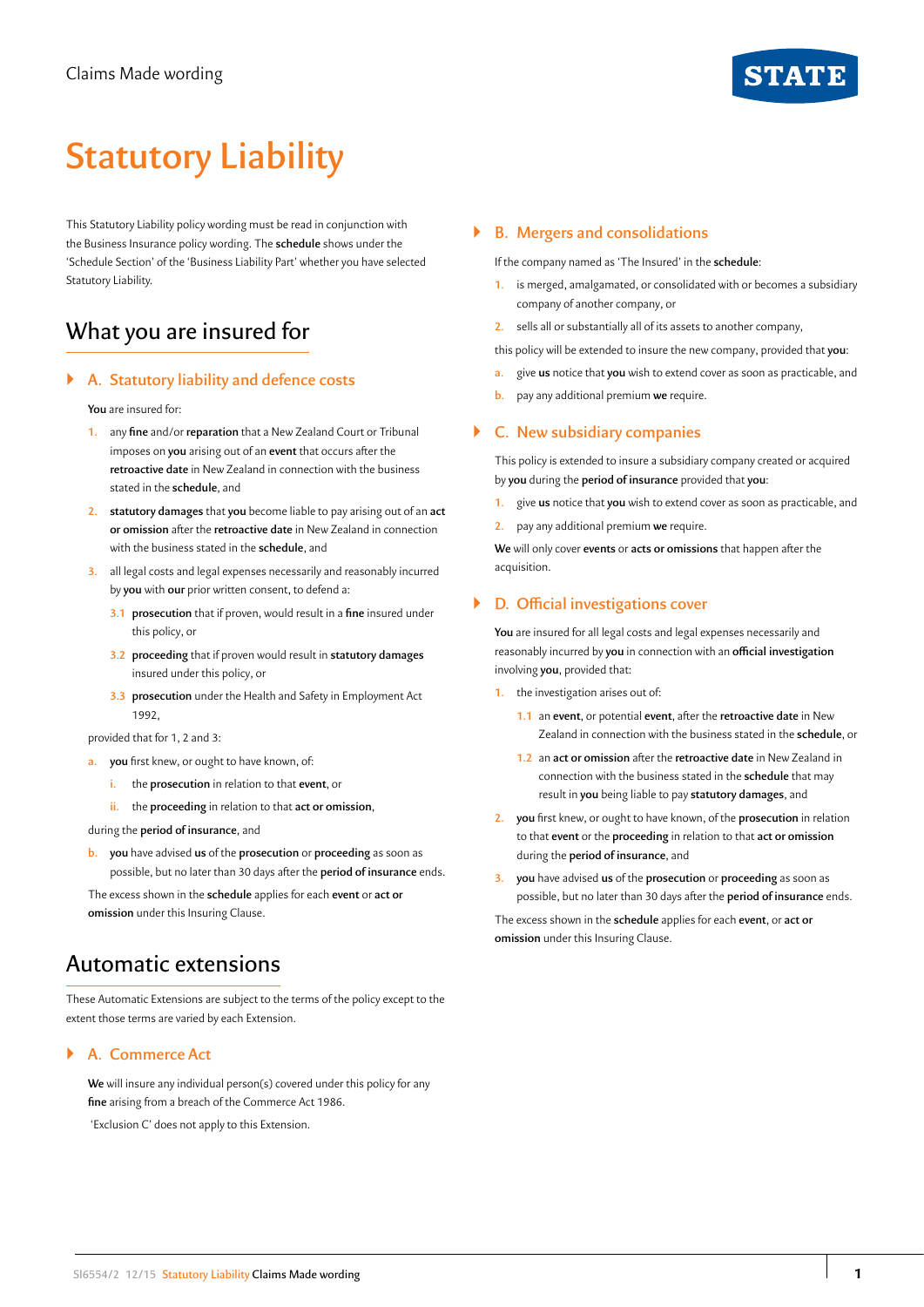# Exclusions

# ` **A. Asbestos**

**You** are not insured for any **event** or **act or omission** in connection with asbestos.

# ` **B. Building defects**

**You** are not insured for any **event** or **act or omission** in connection with a building or structure being affected by:

- **1.** moisture or water build-up or the penetration of external moisture or water, or
- **2.** the action or effects of mould, fungi, mildew, rot, decay, gradual deterioration, micro-organisms, bacteria, protozoa, or any similar or like forms, provided that the **injury** and/or **damage** is caused directly or indirectly by:
	- **a.** non-compliance with the New Zealand Building Code, or
	- **b.** faulty design or faulty specification, including but not limited to faulty sequence, procedure or programme, or
	- **c.** faulty materials, or
	- **d.** faulty workmanship, or
	- **e.** faulty inspection, or
	- **f.** faulty certification of compliance,

when the building or structure was constructed, manufactured, altered, repaired, renovated or maintained.

# ` **C. Commerce Act**

**You** are not insured for any **fine** arising from a breach of the Commerce Act 1986.

# ` **D. Continuing offences**

If a **fine** and/or **reparation** is imposed for a continuing offence under an **Act**, **you** are not insured for the part of the **fine** and/or **reparation** relating to the period after **you**:

- **1.** know an offence is being committed, or
- **2.** ought to have known that an offence was being committed.

# ` **E. Dishonesty or fraud**

**You** are not insured for any **event**, or **act or omission** that involves **your**:

- **1.** dishonesty, or
- **2.** fraud.

# ` **F. Health and Safety in Employment Act 1992**

**You** are not insured under 'What you are insured for – A.' for any **fine** or infringement fee under the Health and Safety in Employment Act 1992. However, Defence Costs in relation to a **prosecution** under that Act remain covered as described under 'What you are insured for – A, item 3.3'

# ` **G. Intentional or reckless breach**

**You** are not insured if **you** intentionally or recklessly disregard the provisions of an **Act**.

# ` **H. Known claim and circumstances**

**You** are not insured for any **prosecution** or **proceeding** that **you** first knew of, or ought to have known of, prior to the inception date of this policy.

### ` **I. Nuclear**

Please refer to the 'Nuclear' Exclusion in the General Exclusions of the 'Business Insurance' policy wording.

## ` **J. Taxes**

**You** are not insured for any **event** or **act or omission** in connection with a requirement to pay taxes, rates, duties, levies, charges, fees or any other kind of revenue under an **Act**.

# ` **K. Terrorism**

Please refer to the 'Terrorism' Exclusion in the General Exclusions of the 'Business Insurance' policy wording.

### ` **L. War**

Please refer to the 'War' Exclusion in the General Exclusions of the 'Business Insurance' policy wording.

# Basis of settlement

# ` **A. Maximum amount payable**

The most **we** will pay for all **events** and **acts or omissions**, including legal costs and legal expenses, in the aggregate under Statutory Liability, during an **annual period** (including any Extended reporting period) is the 'Limit of Indemnity' shown in the **schedule** under 'Business Liability Part' for Statutory Liability.

### ` **B. Excess**

**We** will deduct only one excess for:

- **1.** each **event**, or **act or omission**, including legal costs and legal expenses, or
- **2.** a series of **events**, or **acts or omissions**, including legal costs and legal expenses, arising from one source or cause.

For avoidance of doubt, if **you** are entitled to cover under more than one insuring clause under 'What you are insured for', then **we** only deduct one excess. The excess will be the highest excess.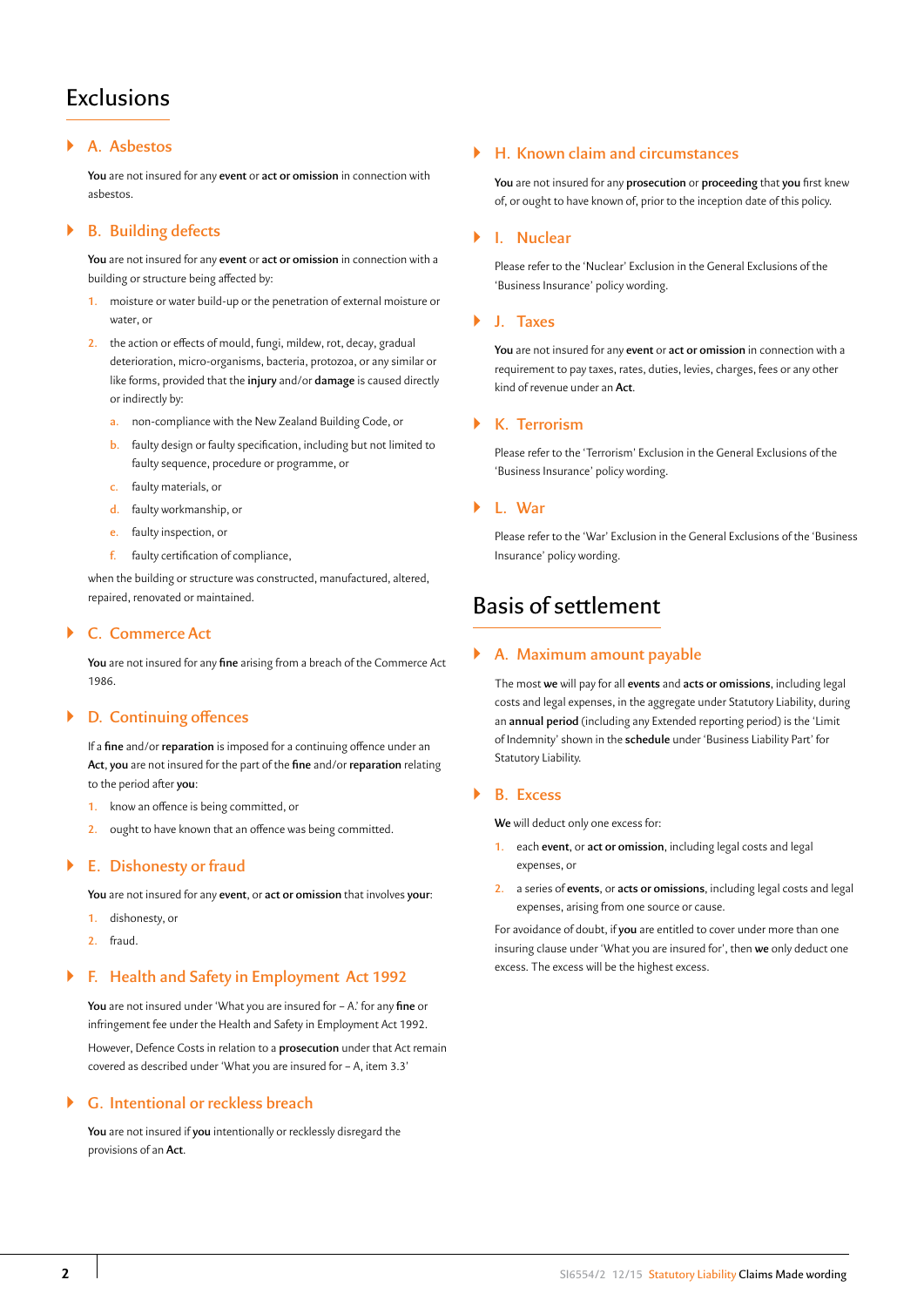# Managing your claim

# ` **A. Managing your claim**

#### **1. Allocation of defence costs**

If a claim is covered only partly by this policy, then **we** will attempt to ensure fair and proper allocation of the legal costs and legal expenses for insured and uninsured portions. If all parties are unable to agree upon the allocation of the legal costs and legal expenses, then that allocation shall be referred to a lawyer that **we** and **you** agree to instruct, whose determination shall be binding upon all parties.

The cost of the lawyer's determination is to be taken as part of 'What you are insured for A., Item 3'.

If the parties cannot agree on a lawyer, then a lawyer will be appointed by the President of the New Zealand Law Society.

#### **2. Apportionment**

If **we** incur costs and/or expenses above the maximum amount payable, then:

- **2.1 you** must refund to **us** all amounts in excess of the maximum amount payable when **we** ask for it, or
- **2.2 we** can offset any surplus against what **we** must pay to **you** under this policy.

#### **3. Your defence (Queens Counsel Clause)**

- **3.1 We** are not required to defend a **prosecution or proceeding**  against **you** unless a lawyer that **we** and **you** agree to instruct, advises that the **prosecution or proceeding** should be defended. If the parties cannot agree on a lawyer, then a lawyer will be appointed by the President of the New Zealand Law Society.
- **3.2** In formulating his or her advice, the lawyer must be instructed to consider the:
	- **a.** economics of the matter, and
	- **b.** damages and costs likely to be recovered, and
	- **c.** likely costs of defence, and
	- **d.** prospects of successfully defending the **prosecution or proceeding**.
- **3.3** The costs of the lawyer's opinion is to be taken as part of defence costs covered by this policy.
- **3.4** If the lawyer advises that the **prosecution or proceeding** should be settled and if the terms of settlement that **we** recommend are within limits that are reasonable (in the lawyer's opinion and in the light of the matters he/she is required to consider), then:
	- **a. you** cannot object to the settlement, and
	- **b. you** must immediately pay the excess shown in the **schedule**.

#### **4. Defence of liability claims**

After **you** have made a claim, **we** have the sole right to:

**4.1** act in **your** name and on **your** behalf to defend, negotiate or settle the **prosecution or proceeding** as **we** see fit (this will be done at **our** expense).

**We** may appoint **our** own lawyers to represent **you**. They will report directly to **us**.

#### **5. Discharge of liability claims**

**We** may elect at any time to pay **you**:

- **5.1** the 'Limit of Indemnity' for Statutory Liability, or
- **5.2** any lesser sum that the **prosecution or proceeding** against **you**  can be settled for.

Once **we** have paid this (including any defence costs already incurred) **our** responsibility to **you** under Statutory Liability is met in full.

## **6. Waiver of professional privilege**

The solicitors **we** instruct to act on behalf of **you** are at liberty to disclose to **us** any information they receive from **you**.

**You** authorise the solicitors to disclose this information to **us**.

# General conditions

# ` **A. How we administer the policy**

#### **1. Separate insurance (cross liability)**

If more than one person or entity is named as 'The Insured' in the **schedule**, then all the parties are insured separately (as though a separate policy had been issued to each person/entity).

However, the maximum amount **we** will pay to all parties, is the amount stated in the 'Basis of settlement', subsequent attachments, or **schedule**.

#### **2. Premium adjustments**

If the premium for Statutory Liability has been calculated based on estimated figures, then the premium is only a provisional premium for an **annual period**.

Within 3 months of the expiry of an **annual period**, **you** must tell **us**  what the actual figures are. **We** will re-calculate **your** actual premium based on the actual figures.

The difference between the actual and the provisional premiums will either be payable to **us** or refunded to **you** depending on the outcome of the adjustment, but any refund will be limited to a maximum of 50% of the provisional premium.

#### **3. Extended reporting period**

If **we** cancel this policy or refuse to renew it, then **you** may pay an additional premium (being 50 per cent of the last annual premium), to extend **your** cover under the policy for another 12 months.

However, this will only cover **you** for **events**, or **acts or omissions** that happened before **we**:

- **3.1** cancelled the policy, or
- **3.2** refused to renew the policy.

**You** may not extend **your** cover if **we** cancelled the policy because **you**  did not:

- **a.** pay the premium, or
- **b.** comply with any part of the policy.

If **you** do wish to extend the policy as described above, then **you** must give **us** notice that **you** wish to do so within 30 days of **our** cancelling the policy or refusing to renew it.